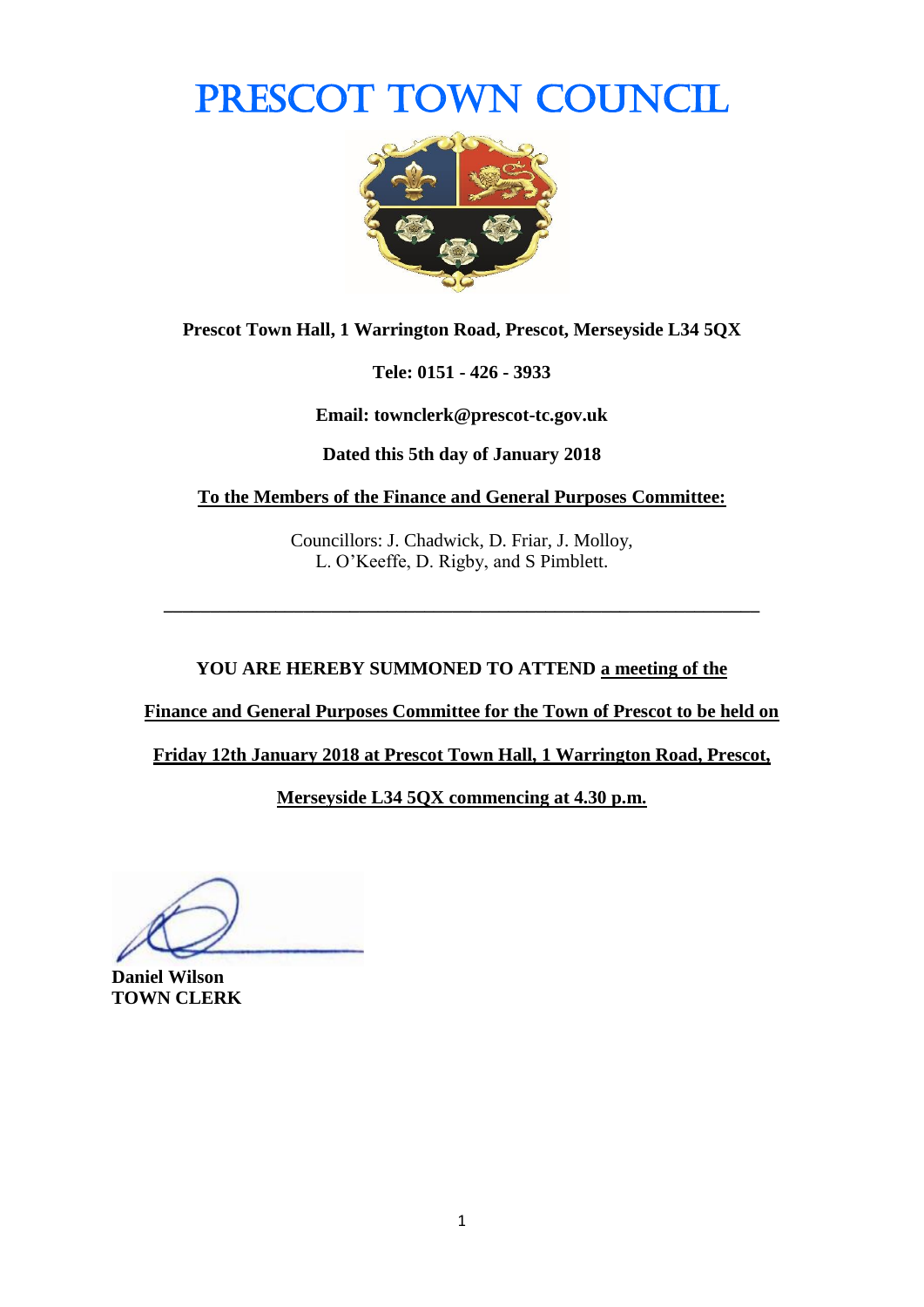### 2

# **A G E N D A**

### **1. TO RECEIVE APOLOGIES** Verbal

To receive apologies for absence from committee members

### **2. DECLARATIONS OF INTEREST** Verbal

In accordance with Standing Order 4 G.ii members are invited to indicate any interests they may have in relation to items on the agenda for the meeting.

### **3. MINUTES OF PREVIOUS COMMITTEE MEETING** (Pages 4-7)

To **APPROVE AND SIGN** the Minutes of the Finance and General Purposes Committee Meeting held on 10<sup>th</sup> November 2017.

### **4. PLANNING APPLICATIONS** (Pages 8-9)

Members are asked to **CONSIDER** any planning applications received and **AGREE** to make comment on those they feel require a response. Any notifications received from KMBC following the release of the agenda but prior to the meeting will be made available for consideration at the meeting.

#### **5. PLANNING DECISIONS** (Pages 10-12)

Members are asked to **NOTE** the planning decisions received. Any notifications received from KMBC following the release of the agenda but prior to the meeting will be made available for consideration at the meeting.

#### **6. MONTHLY BUDGET MONITORING STATEMENT** (Pages 13-20)

Members are asked to **CONSIDER** the report and **APPROVE** recommendations contained within the report.

#### **7. ORDERS AND PAYMENT AUTHORISATION** Verbal

Members are asked to **APPROVE** the purchase orders and payments for the month (these will be provided at the meeting).